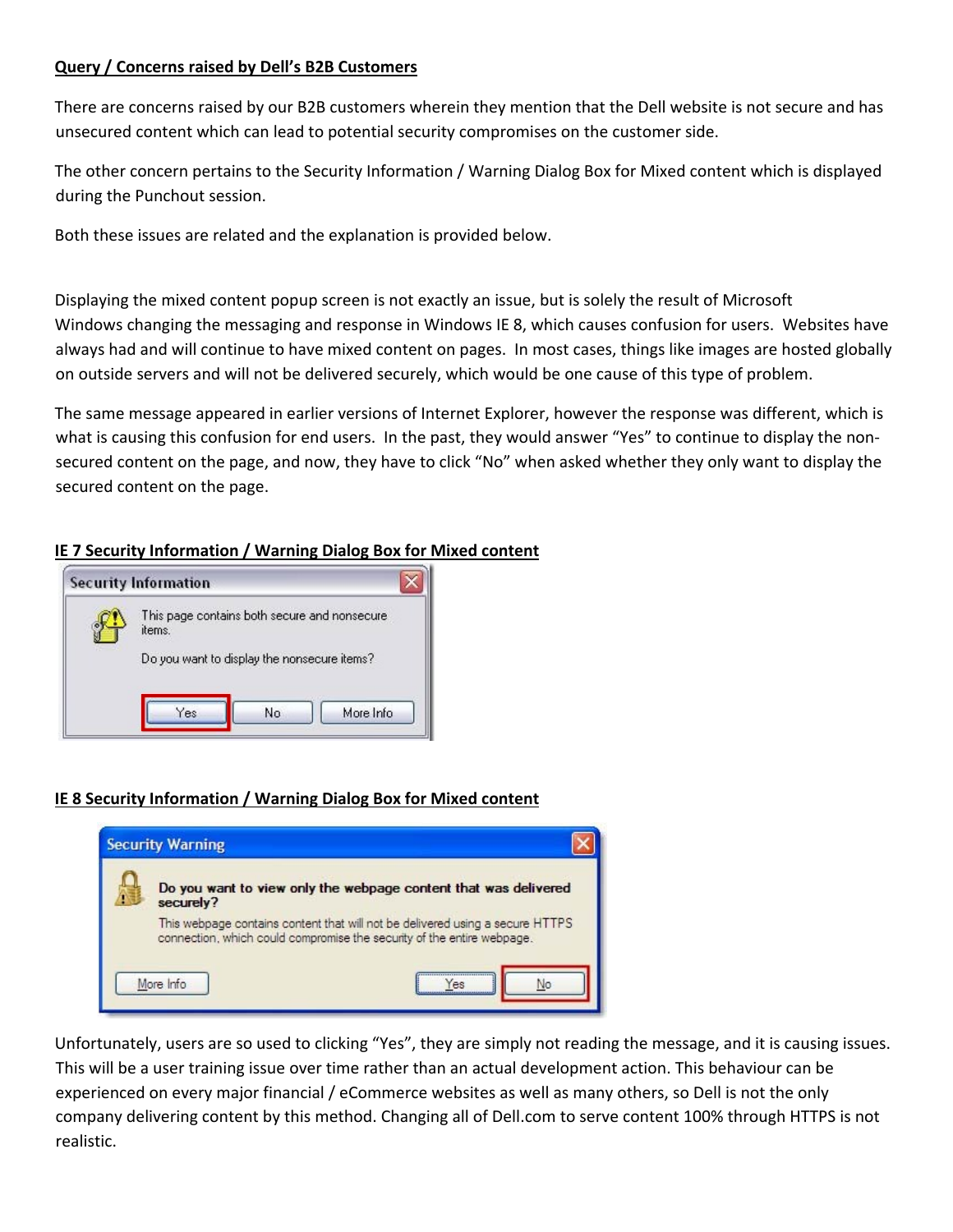The catalog pages are not HTTPS, and there is no real need to make them HTTPS as these products are also sold and available on www.dell.com. Making the whole site run on HTTPS will inadvertently affect the site performance. They do not contain any sensitive or private data. It is a Dell product that is known and visible to all.

Additionally, Dell would like to confirm that all the sensitive data and pages of the portal are secure. The login is secure when customers come via premier.dell.com which uses SSL and port 443. Secondly, all the pages after products are added to the cart are secure and they are the pages which have sensitive data like customer addresses, contacts, payment information and credit card numbers.

A workaround for Dell's customers to avoid this messaging (if allowed within their Internet Security infrastructure) is to add \*.dell.com and enable the "Mixed Content" popup window.

Please follow the below steps to add the \*.dell.com settings in your trusted Sites.

### **Add dell pages in trusted sites on IE 10/11:**

- Open IE Browser
- Click Tools Menu
- Click on "Internet Options" option
- "Internet Options" model window is displayed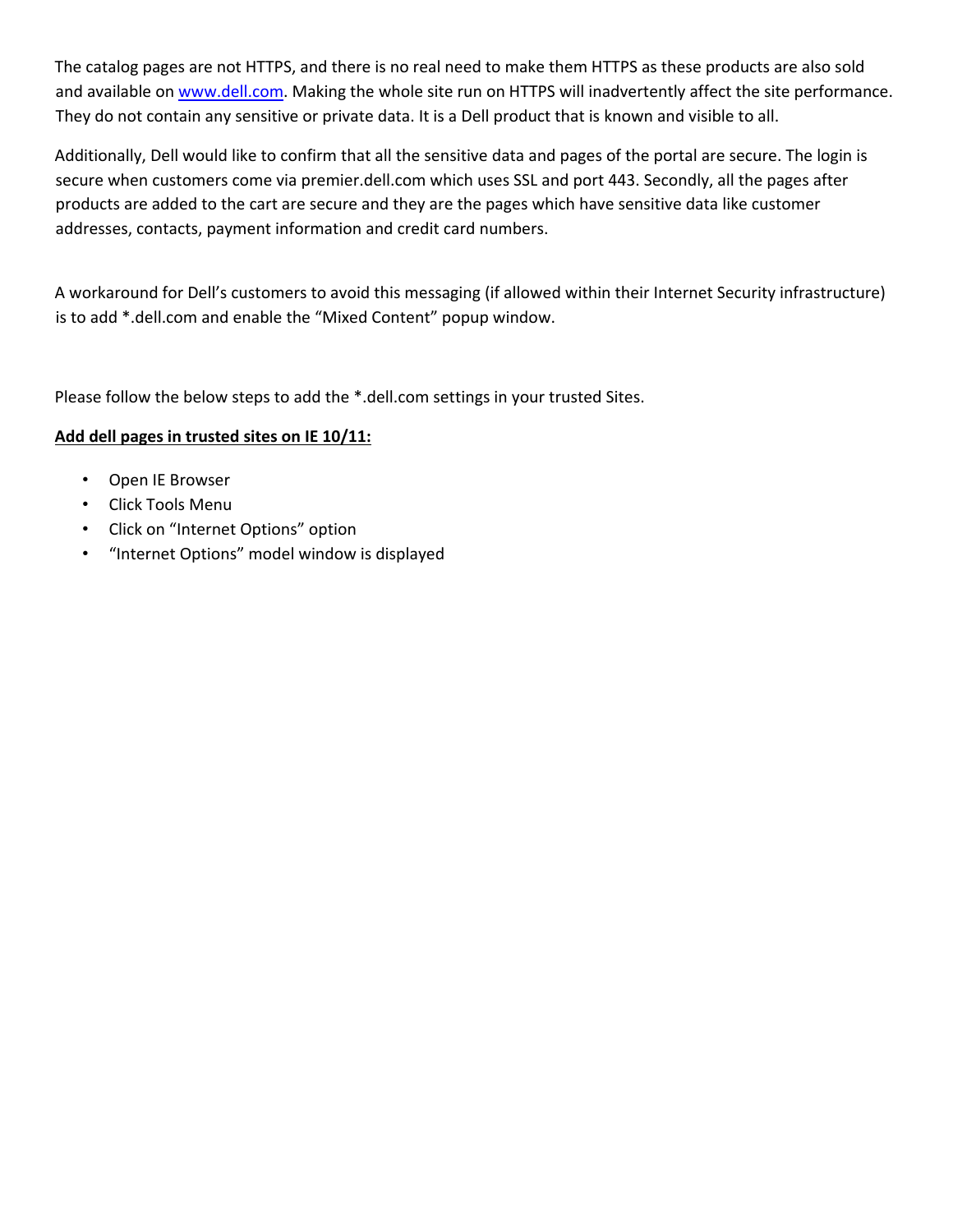|                | Internet Options                      |                         |                                                                    | 7.                   |  |
|----------------|---------------------------------------|-------------------------|--------------------------------------------------------------------|----------------------|--|
|                |                                       |                         | General Security Privacy Content Connections Programs Advanced     |                      |  |
|                | Home page                             |                         |                                                                    |                      |  |
|                |                                       |                         | To create home page tabs, type each address on its own line.       |                      |  |
|                |                                       | https://www.google.com/ |                                                                    |                      |  |
|                |                                       |                         |                                                                    |                      |  |
|                |                                       | Use current             | Use default                                                        | Use new tab          |  |
| <b>Startup</b> |                                       |                         |                                                                    |                      |  |
|                | Start with tabs from the last session |                         |                                                                    |                      |  |
|                | Start with home page                  |                         |                                                                    |                      |  |
|                |                                       |                         |                                                                    |                      |  |
|                |                                       |                         |                                                                    |                      |  |
|                |                                       |                         | Change how webpages are displayed in tabs.                         | Tabs                 |  |
|                |                                       |                         |                                                                    |                      |  |
|                | <b>Browsing history</b>               |                         |                                                                    |                      |  |
|                | form information.                     |                         | Delete temporary files, history, cookies, saved passwords, and web |                      |  |
|                | Delete browsing history on exit       |                         |                                                                    |                      |  |
|                |                                       |                         | Delete                                                             | <b>Settings</b>      |  |
| Tabs           | Appearance                            |                         |                                                                    |                      |  |
|                | Colors                                | Languages               | Fonts                                                              | <b>Accessibility</b> |  |
|                |                                       |                         |                                                                    |                      |  |

• Select "Security" Tab >> Trusted Sites >> Click on the Sites button

L,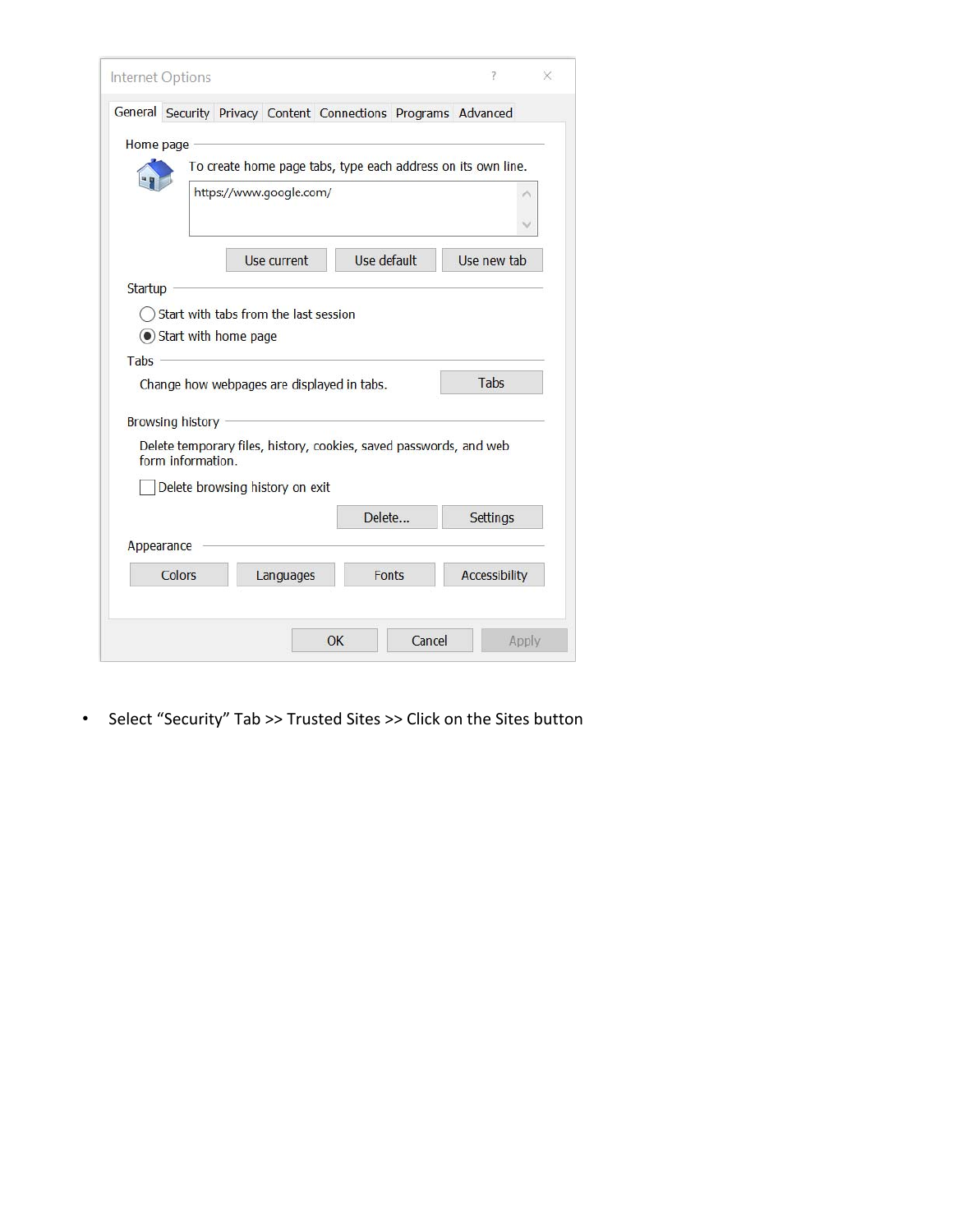| <b>Internet Options</b>                                                                                                        |                                                                         |                      |                         | ?             | X |
|--------------------------------------------------------------------------------------------------------------------------------|-------------------------------------------------------------------------|----------------------|-------------------------|---------------|---|
| General Security Privacy Content Connections Programs Advanced                                                                 |                                                                         |                      |                         |               |   |
|                                                                                                                                | Select a zone to view or change security settings.                      |                      |                         |               |   |
| <b>Internet</b>                                                                                                                | Local intranet                                                          | <b>Trusted sites</b> | <b>Restricted sites</b> |               |   |
|                                                                                                                                |                                                                         |                      |                         |               |   |
|                                                                                                                                | <b>Trusted sites</b><br>This zone contains websites that you            |                      |                         | <b>Sites</b>  |   |
| vour files.                                                                                                                    | trust not to damage your computer or<br>You have websites in this zone. |                      |                         |               |   |
| Security level for this zone                                                                                                   |                                                                         |                      |                         |               |   |
|                                                                                                                                | Allowed levels for this zone: All                                       |                      |                         |               |   |
| <b>Medium</b><br>- Prompts before downloading potentially unsafe content<br>- Unsigned ActiveX controls will not be downloaded |                                                                         |                      |                         |               |   |
| Enable Protected Mode (requires restarting Internet Explorer)                                                                  |                                                                         |                      |                         |               |   |
|                                                                                                                                |                                                                         | Custom level         |                         | Default level |   |
| Reset all zones to default level                                                                                               |                                                                         |                      |                         |               |   |
| $\bigoplus$<br>Some settings are managed by your system administrator.                                                         |                                                                         |                      |                         |               |   |
|                                                                                                                                |                                                                         | OK                   | Cancel                  | Apply         |   |

• "Trusted Sites" child window will come up

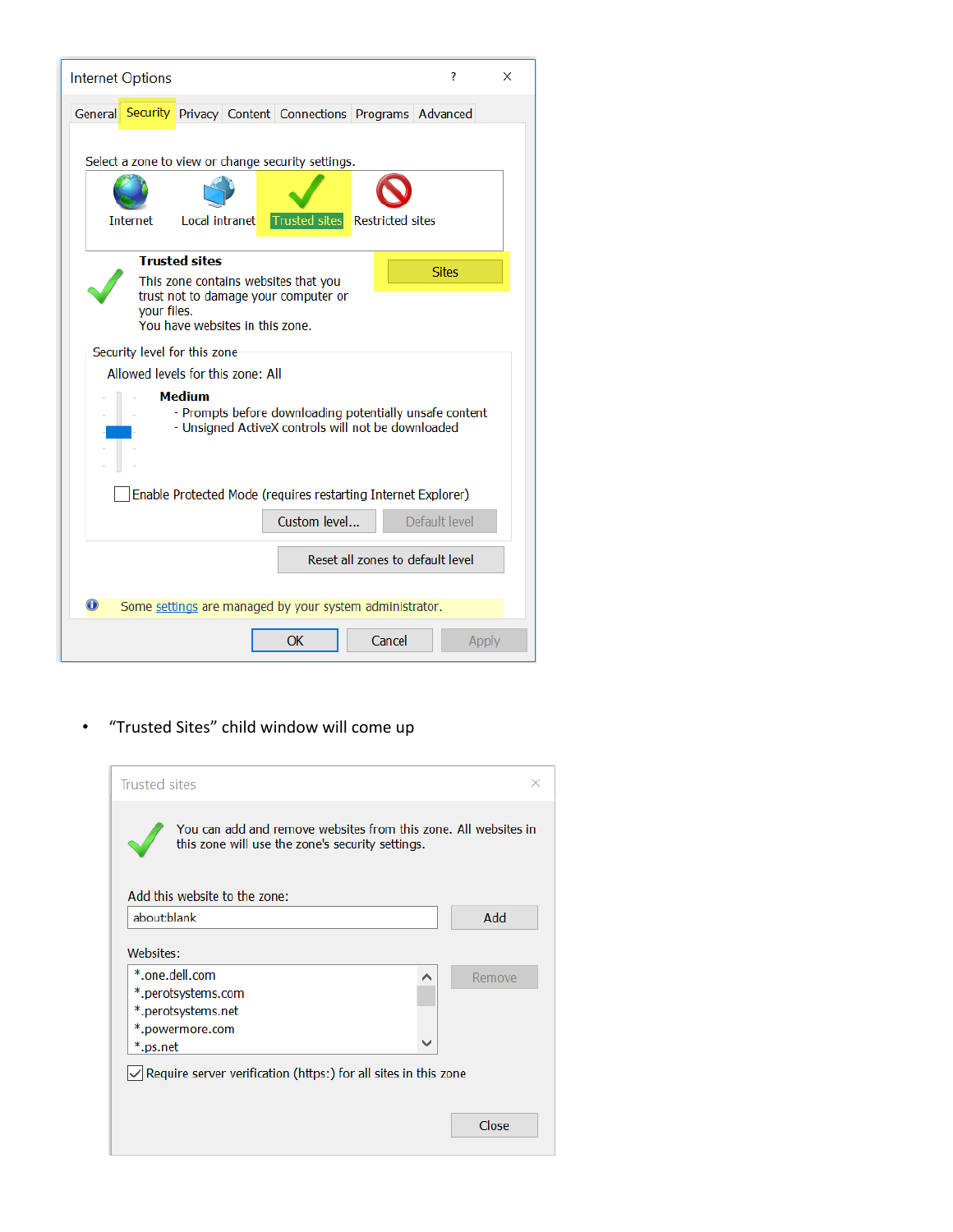- Type "\*.dell.com" in Add this website to the zone text box
- Un‐Check require server verification checkbox
- Click on Add button

| <b>Trusted sites</b> |                                                                                                                     |              | ×      |
|----------------------|---------------------------------------------------------------------------------------------------------------------|--------------|--------|
|                      | You can add and remove websites from this zone. All websites in<br>this zone will use the zone's security settings. |              |        |
|                      | Add this website to the zone:                                                                                       |              |        |
| *.dell.com           |                                                                                                                     |              | Add    |
| Websites:            |                                                                                                                     |              |        |
| *.one.dell.com       |                                                                                                                     | ∧            | Remove |
|                      | *.perotsystems.com                                                                                                  |              |        |
|                      | *.perotsystems.net                                                                                                  |              |        |
| *.powermore.com      |                                                                                                                     | $\checkmark$ |        |
| *.ps.net             |                                                                                                                     |              |        |
|                      | Require server verification (https:) for all sites in this zone                                                     |              |        |
|                      |                                                                                                                     |              |        |
|                      |                                                                                                                     |              | Close  |
|                      |                                                                                                                     |              |        |
|                      |                                                                                                                     |              |        |

- "**\*.dell.com**" will get added to the Websites list box
- **Please Note:** "Require server verification (https) for all sites in this zone" should be unchecked **before** you add \*.dell.com to your trusted sites. \*.dell.com should be NOT be prefixed with https://
- Click on Close button to save the settings and close child window Click OK button to close model window
- Close and open the IE again

#### **Please follow the below steps to enable the Mixed content Settings.**

Click on Tools  $\rightarrow$  Internet Options

In the Internet Options dialog, click the "Security" tab.

Pick the zone that you want to change the setting for and click the "Custom Level" button.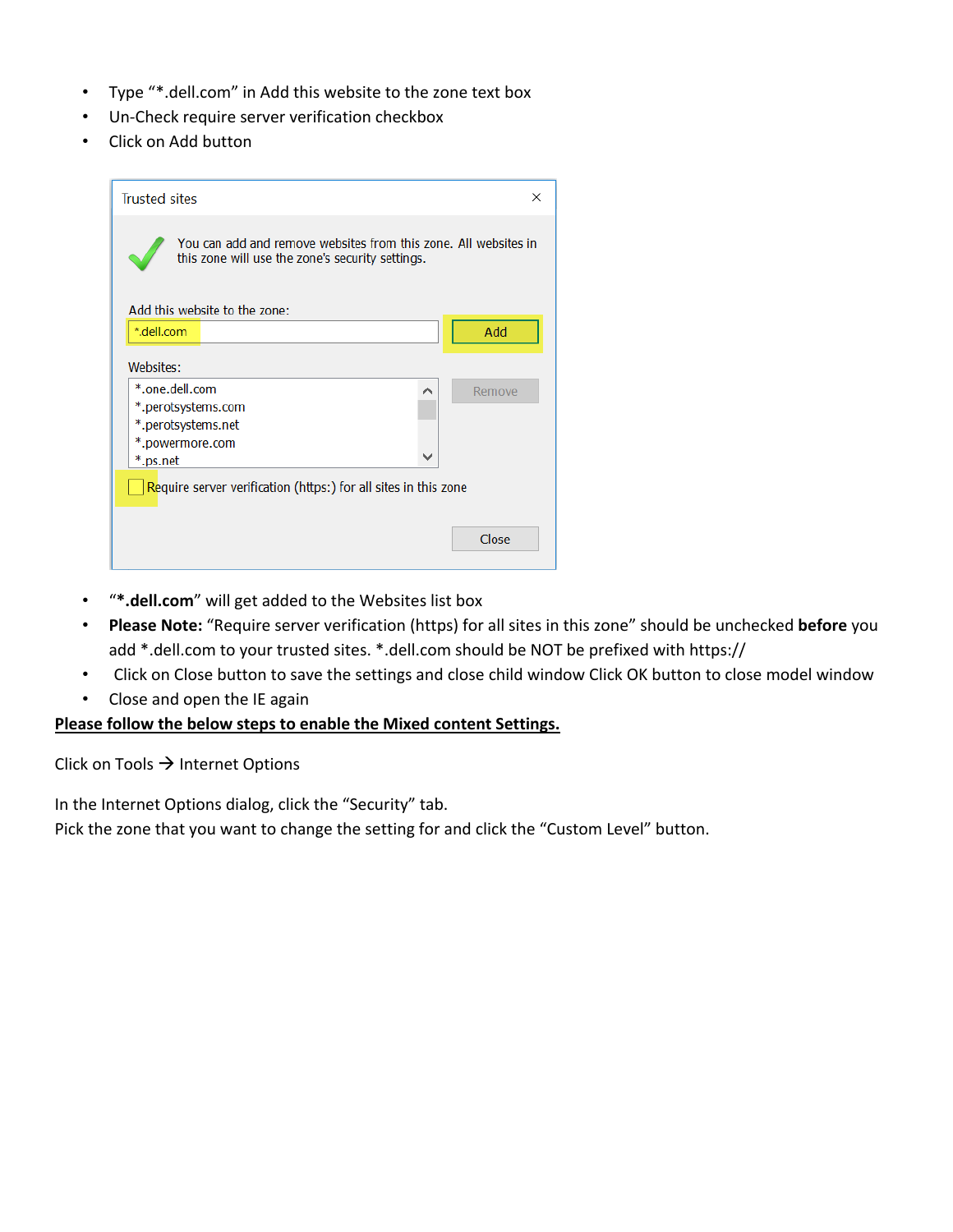| ?<br><b>Internet Options</b>                                                                                                                                           | × |  |  |  |  |  |
|------------------------------------------------------------------------------------------------------------------------------------------------------------------------|---|--|--|--|--|--|
| General Security Privacy Content Connections Programs Advanced                                                                                                         |   |  |  |  |  |  |
| Select a zone to view or change security settings.                                                                                                                     |   |  |  |  |  |  |
|                                                                                                                                                                        |   |  |  |  |  |  |
| Local intranet<br><b>Trusted sites</b><br><b>Internet</b><br><b>Restricted sites</b>                                                                                   |   |  |  |  |  |  |
| <b>Trusted sites</b><br><b>Sites</b><br>This zone contains websites that you<br>trust not to damage your computer or<br>vour files.<br>You have websites in this zone. |   |  |  |  |  |  |
| Security level for this zone                                                                                                                                           |   |  |  |  |  |  |
| Allowed levels for this zone: All                                                                                                                                      |   |  |  |  |  |  |
| <b>Medium</b><br>- Prompts before downloading potentially unsafe content<br>- Unsigned ActiveX controls will not be downloaded                                         |   |  |  |  |  |  |
| Enable Protected Mode (requires restarting Internet Explorer)                                                                                                          |   |  |  |  |  |  |
| Custom level<br>Default level                                                                                                                                          |   |  |  |  |  |  |
| Reset all zones to default level                                                                                                                                       |   |  |  |  |  |  |
| $\mathbf 0$<br>Some settings are managed by your system administrator.                                                                                                 |   |  |  |  |  |  |
| Cancel<br><b>OK</b><br>Apply                                                                                                                                           |   |  |  |  |  |  |

In the Settings area, scroll down to the "Miscellaneous" section and modify the area highlighted in the dialog show below to "Enable" mixed content.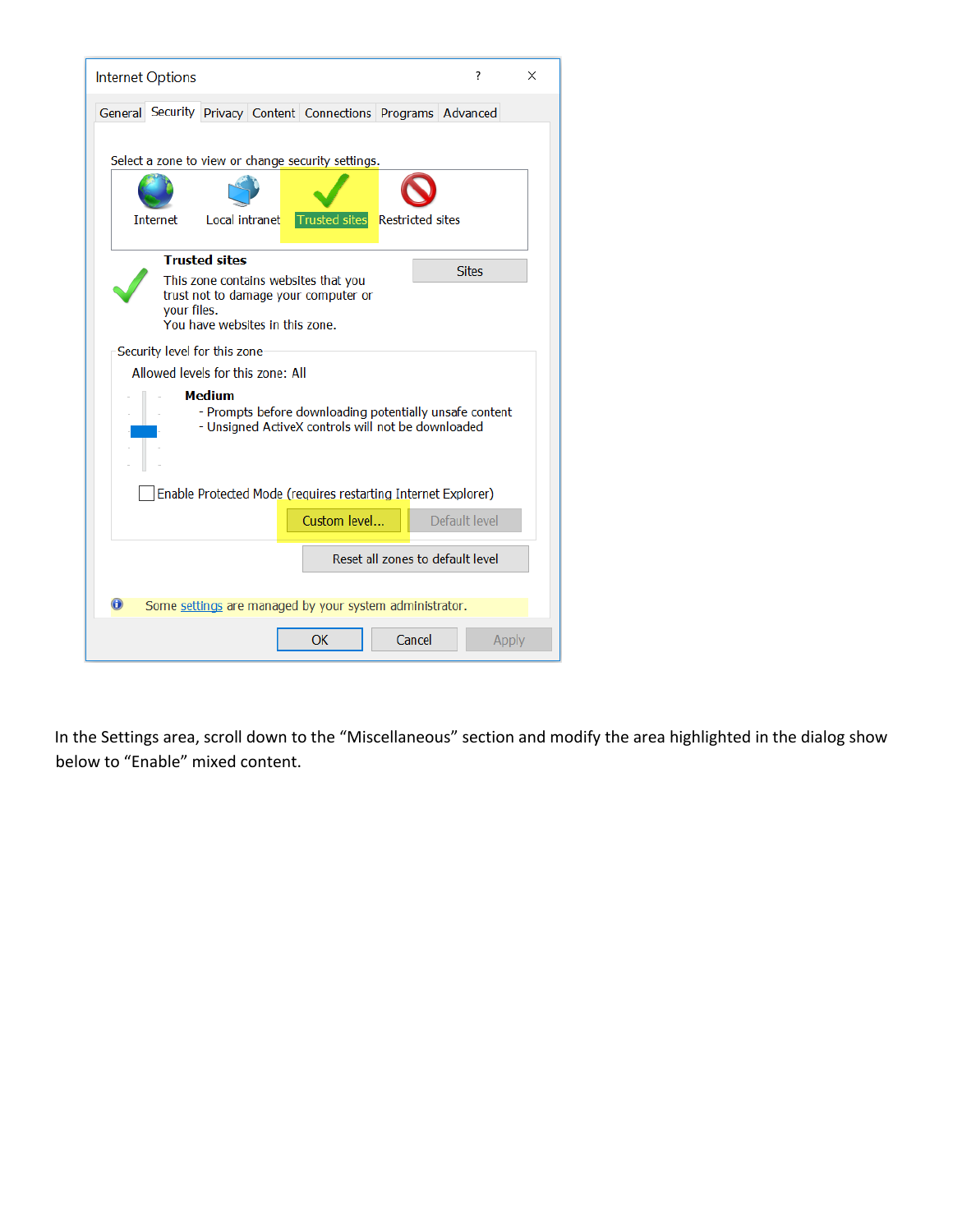| Security Settings - Trusted Sites Zone                                      | ×            |
|-----------------------------------------------------------------------------|--------------|
| Settings                                                                    |              |
| $\bigcirc$ Disable                                                          | ∧            |
| $\bigcirc$ Enable                                                           |              |
| ◉ Prompt                                                                    |              |
| $\Box$ Allow websites to open windows without address or status bars        |              |
| ◯ Disable                                                                   |              |
|                                                                             |              |
| Display mixed content                                                       |              |
| $\bigcirc$ Disable                                                          |              |
| O Enable                                                                    |              |
| $\bigcirc$ Prompt                                                           |              |
| $\Box$ Don't prompt for client certificate selection when only one certific |              |
| <b>◉</b> Disable                                                            |              |
| $\bigcirc$ Enable                                                           |              |
| Drag and drop or copy and paste files                                       |              |
| $\bigcirc$ Disable                                                          |              |
|                                                                             | $\checkmark$ |
| O Dromnt                                                                    |              |
| ⋖<br>⋗                                                                      |              |
| *Takes effect after you restart your computer                               |              |
| Reset custom settings                                                       |              |
| Reset to:<br>Medium (default)<br>Reset                                      |              |
|                                                                             |              |
|                                                                             |              |
| Cancel<br>OK                                                                |              |
|                                                                             |              |
|                                                                             |              |

Click on "Yes" for activating the mixed content settings and then click on OK at the bottom